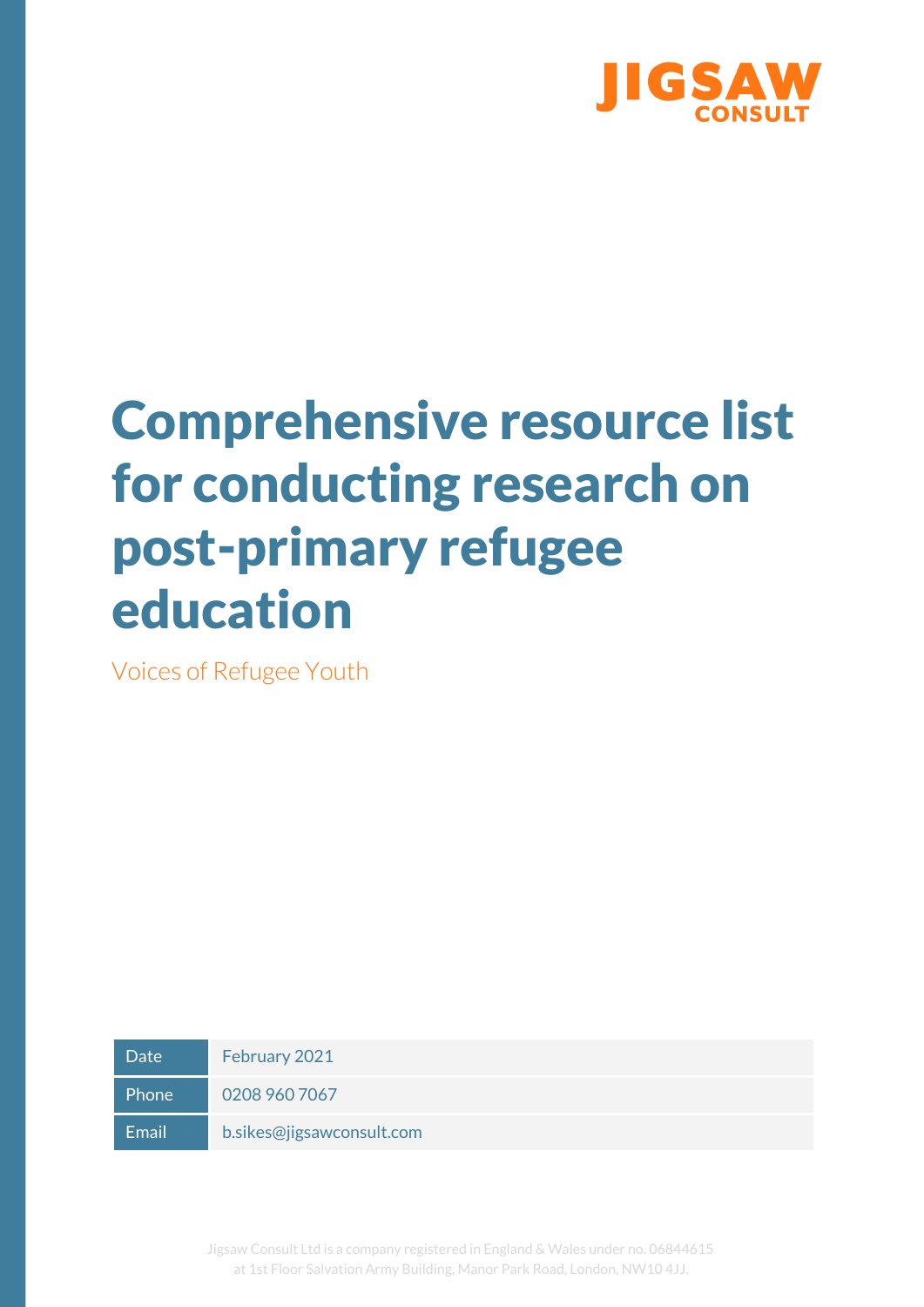### **Table of contents**

| 1. Introduction                             | $\overline{2}$ |
|---------------------------------------------|----------------|
| 2. Key websites                             | 3              |
| 3. Key readings                             | $\overline{4}$ |
| 4. Additional readings                      | 6              |
| 4.1 Refugee education                       | 6              |
| 4.2 Education in Emergencies (EiE)          | $\overline{7}$ |
| 5. Research design                          | 8              |
| 5.1 General                                 | 8              |
| 5.2 Methodologies                           | 9              |
| 5.3 Sampling                                | 9              |
| 5.4 Data collection                         | 10             |
| 5.5 Data cleaning                           | 11             |
| 5.6 Data analysis                           | 12             |
| 6. Working with young people as researchers | 13             |
| 7. Research dissemination and advocacy      | 15             |
| 7.1 Dissemination                           | 15             |
| 7.2 Advocacy                                | 15             |
| 8. Ethics and safeguarding                  | 17             |
| 9. Social media                             | 19             |
| 10. Online platforms for learning           | 20             |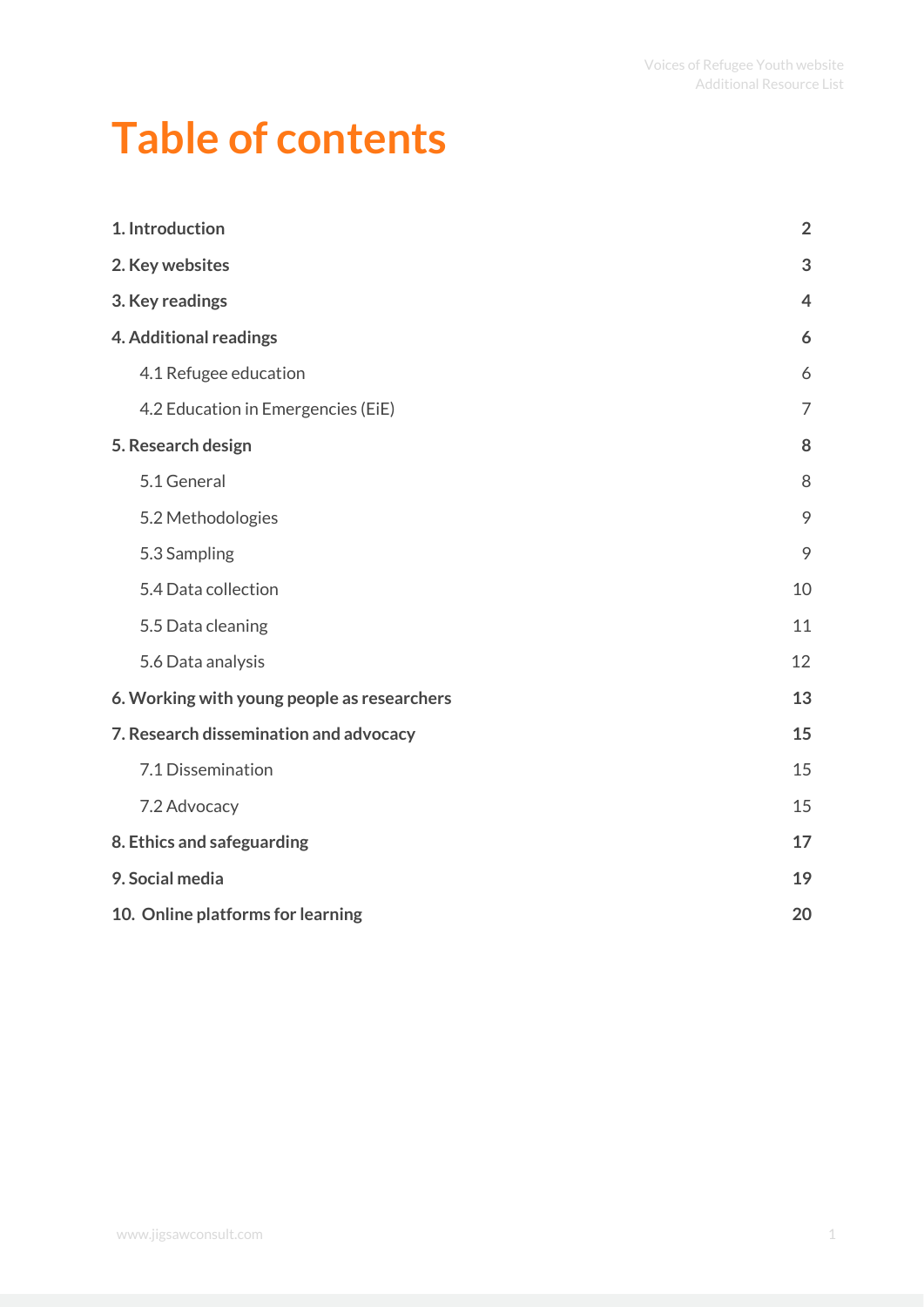# <span id="page-2-0"></span>**1. Introduction**

This resource list provides links to useful readings to find out more about refugee education, as well as links to guidance to help you develop your own research projects. Each resource contains the name of the resource, a brief description, and a link. Only open-access resources are included in this link i.e. those that are free.

The list is organised into the following sections:

- Key websites
- Key readings
- Additional readings: refugee education and education in emergencies
- Research design: general resources, methodologies, sampling, data collection, data cleaning, and data analysis
- Working with young people as researchers
- Research dissemination and advocacy
- Ethics and safeguarding
- Social media
- Online platforms for learning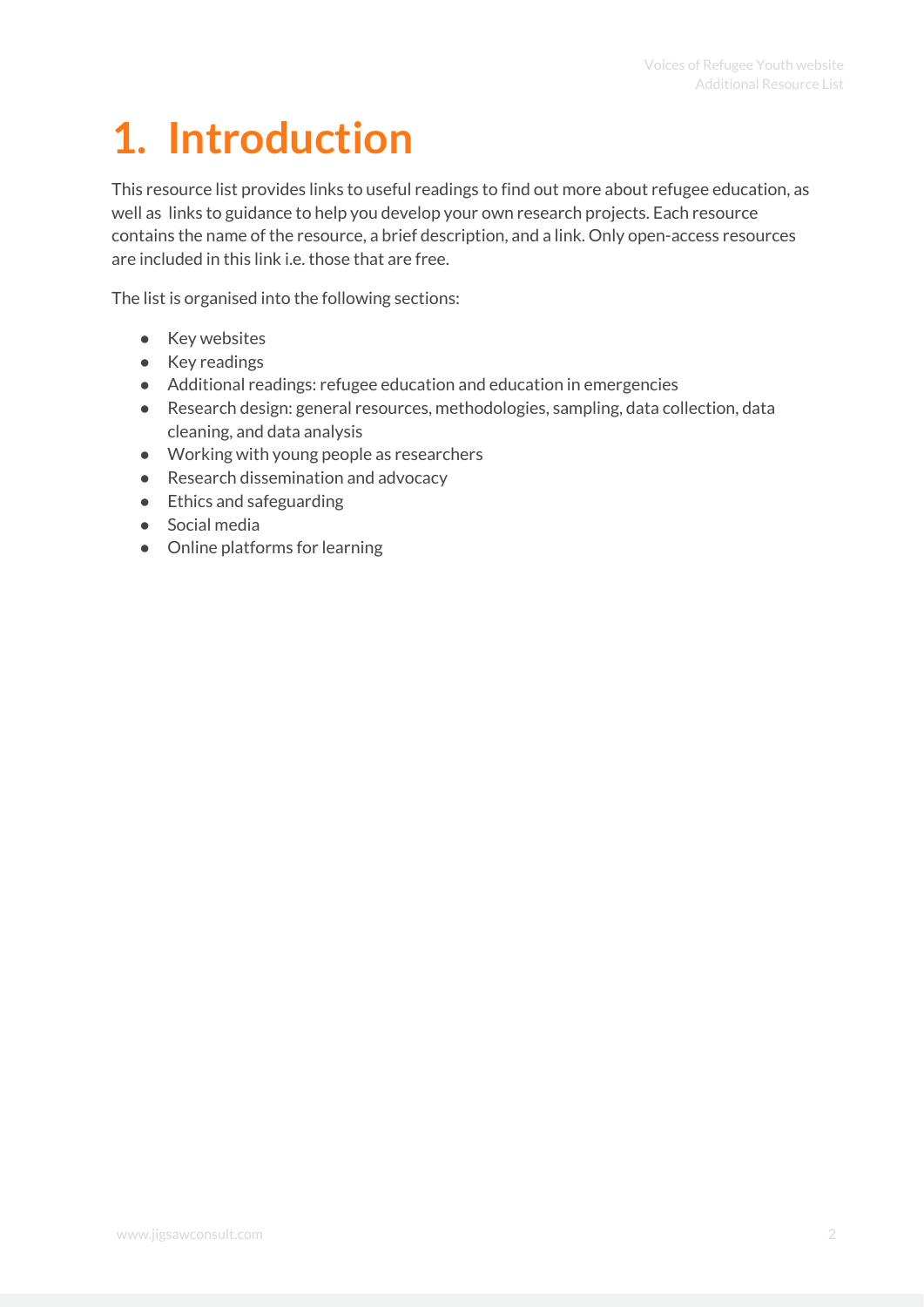### <span id="page-3-0"></span>**2. Key websites**

| <b>Resource</b>                                                              | <b>Description</b>                                                                                                                                                                                                                                                                 | <b>Link</b>                                |
|------------------------------------------------------------------------------|------------------------------------------------------------------------------------------------------------------------------------------------------------------------------------------------------------------------------------------------------------------------------------|--------------------------------------------|
| <b>Inter-agency Network for</b><br><b>Education in Emergencies</b><br>(INEE) | INEE is a global network.<br>Their key publications page<br>has lots of useful<br>publications and articles<br>related to ensuring<br>education for all those<br>affected by emergencies.                                                                                          | https://inee.org/                          |
| <b>Promising Practices</b><br>Initiative                                     | From Save the Children,<br>Pearson and UNHCR, useful<br>for many examples of<br>promising practices in<br>refugee education around<br>the world.                                                                                                                                   | https://www.promisingpract<br>ices.online/ |
| <b>Global Partnership for</b><br><b>Education (GPE)</b>                      | GPE aims to raise at least<br>US\$5 billion to transform<br>education systems for more<br>than 1 billion girls and boys<br>in up to 87 countries. They<br>have a specific page called<br>'education in crisis<br>situations' with key facts and<br>details of their interventions. | https://www.globalpartners<br>hip.org/     |
| <b>Education Cannot Wait</b>                                                 | A global fund committed to<br>education in emergencies<br>and protracted crises.                                                                                                                                                                                                   | https://www.educationcann<br>otwait.org/   |
| <b>Education Equity Research</b><br>Initiative                               | They have research<br>products, many of which<br>cover refugee and<br>emergency contexts.                                                                                                                                                                                          | http://www.educationequity<br>2030.org/    |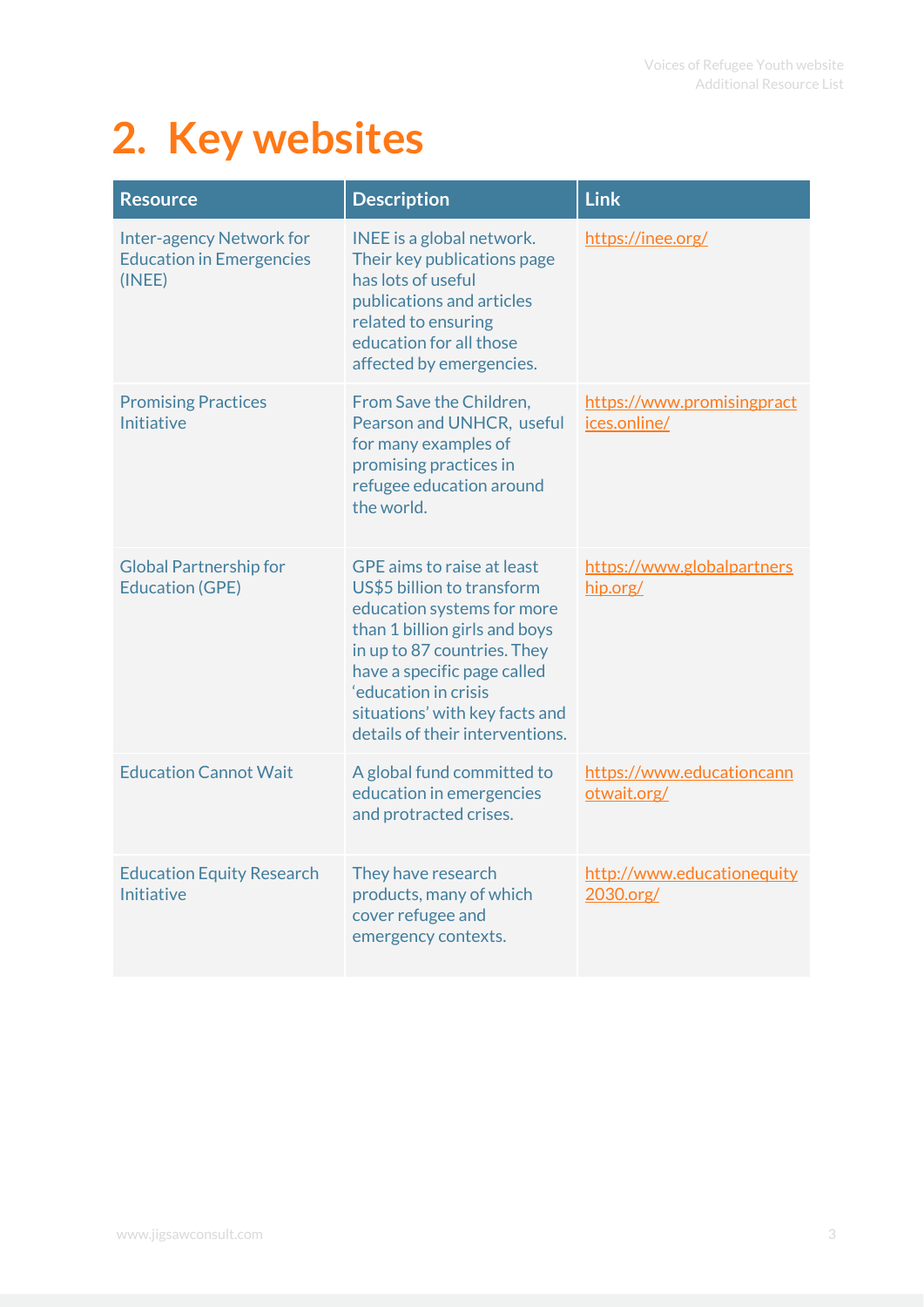## <span id="page-4-0"></span>**3. Key readings**

| <b>Resource</b>                                                                                                                                                                                                                                                      | <b>Description</b>                                                                                                                                         | <b>Link</b>                                                                                           |
|----------------------------------------------------------------------------------------------------------------------------------------------------------------------------------------------------------------------------------------------------------------------|------------------------------------------------------------------------------------------------------------------------------------------------------------|-------------------------------------------------------------------------------------------------------|
| Gladwell, C., Hollow, D.,<br>Robinson, A., Norman, B.,<br>Bowerman, E., Mitchell, J. &<br>Floremont, F., Hutchinson, P.<br>(2016). Higher education for<br>refugees in low-resource<br>environments: research<br>study. Refugee Support<br>Network & Jigsaw Consult. | <b>Research examining access</b><br>to higher education for<br>refugees in the Global South.                                                               | https://hubble-live-assets.s3.<br>amazonaws.com/rsn/attach<br>ment/file/2/HE research stu<br>dy 0.pdf |
| UNHCR (2020). Coming<br>together for refugee<br>education: education report<br><b>2020. UNHCR.</b>                                                                                                                                                                   | <b>UNHCR's most recent report</b><br>on refugee education.                                                                                                 | https://www.unhcr.org/5f4f<br>9a2b4                                                                   |
| Education: needs, rights and<br>access in displacement.<br>Forced Migration Review 60,<br>March 2019. University of<br>Oxford                                                                                                                                        | An academic journal issue on<br>education in forced<br>displacement.                                                                                       | https://www.fmreview.org/e<br>ducation-displacement                                                   |
| <b>Global Refugee Forum</b><br><b>Education Co-Sponsorship</b><br>Alliance (2019). Global<br><b>Framework for Refugee</b><br><b>Education. UNHCR.</b>                                                                                                                | The framework developed to<br>help ensure the education<br>commitments made in the<br><b>Global Compact for</b><br>Refugees are translated into<br>action. | https://www.unhcr.org/5dd5<br>Oce47.pdf                                                               |
| UNESCO (2019). Migration,<br>displacement and education:<br>building bridges not walls:<br>global education monitoring<br>report. UNESCO.                                                                                                                            | <b>UNESCO's annual report</b><br>monitoring progress towards<br>SDG 4 (the education goal),<br>focusing on the theme of<br>migration and displacement.     | https://en.unesco.org/gem-r<br>eport/report/2019/migratio<br>$\underline{n}$                          |
| UNICEF (2017). Education<br>Uprooted: for every migrant,<br>refugee and displaced child,<br>education. UNICEF.                                                                                                                                                       | Data and information on the<br>educational challenges faced<br>by the world's displaced<br>children.                                                       | https://www.unicef.org/repo<br>rts/education-uprooted                                                 |
| UNESCO (2018). A lifeline to<br>learning: leveraging<br>technology to support<br>education for refugees.<br>UNESCO.                                                                                                                                                  | Evidence and case studies on<br>the use of technology to<br>support refugee education.                                                                     | https://reliefweb.int/sites/re<br>liefweb.int/files/resources/2<br>61278e.pdf                         |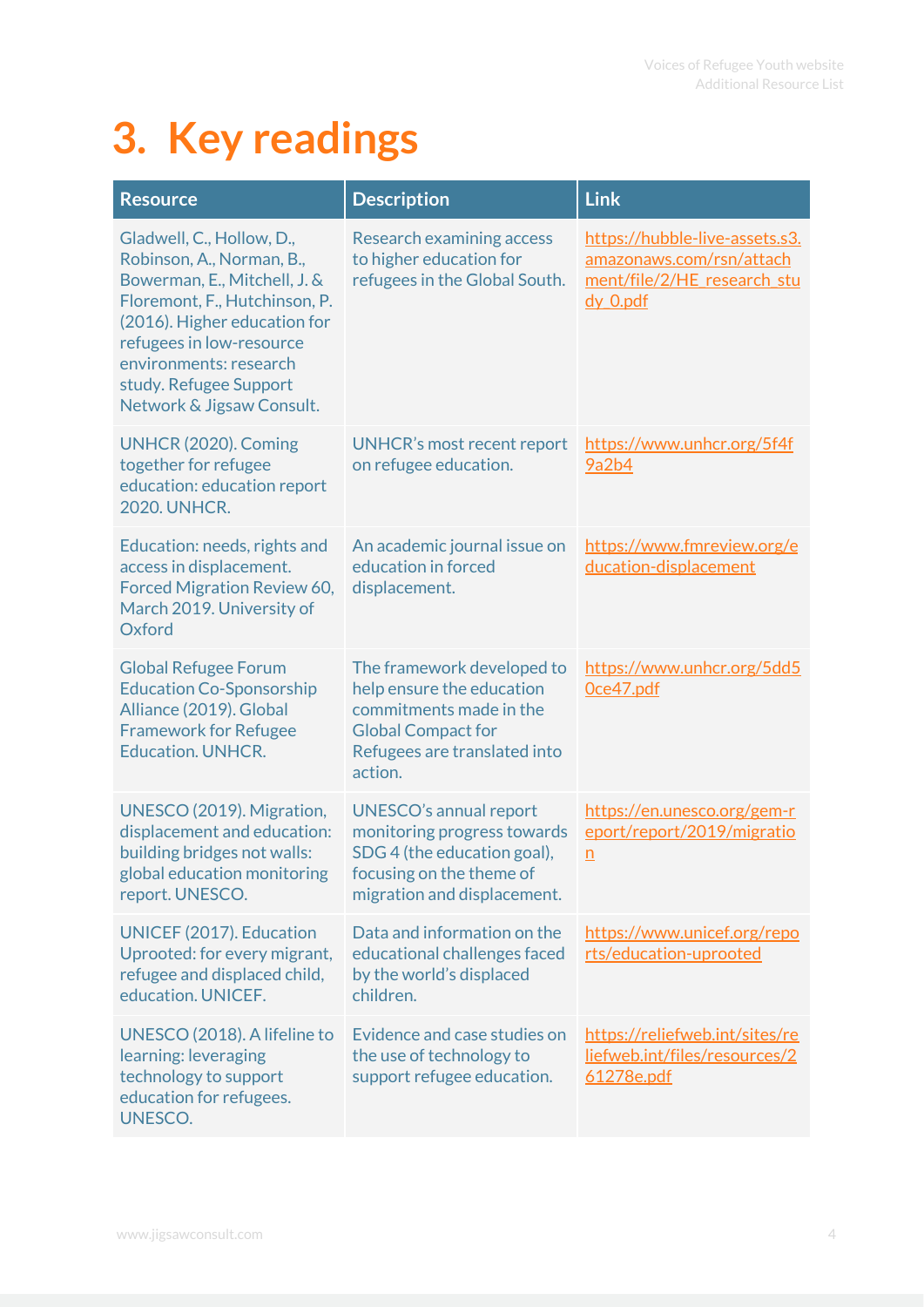| Gladwell, C. & Tanner, L.<br>(2014). Hear it from the<br>children: why education in<br>emergencies is critical. Save<br>the Children and Norwegian<br>Refugee Council. | Children's perspectives on<br>why education is critical in<br>situations of displacement,<br>conflict and crisis. | https://www.savechildren.or<br>.jp/scjcms/dat/img/blog/153<br>4/1401776560337.pdf                                                    |
|------------------------------------------------------------------------------------------------------------------------------------------------------------------------|-------------------------------------------------------------------------------------------------------------------|--------------------------------------------------------------------------------------------------------------------------------------|
| Mason, C. & Orcutt, S. (n.d.)<br>Hear it from the teachers:<br>getting refugee children<br>back to learning. Save the<br>Children.                                     | Teachers' perspectives on<br>refugee education.                                                                   | https://www.savethechildre<br>n.org/content/dam/usa/repo<br>rts/ed-cp/hear-it-from-the-t<br>eachers-refugee-education-r<br>eport.pdf |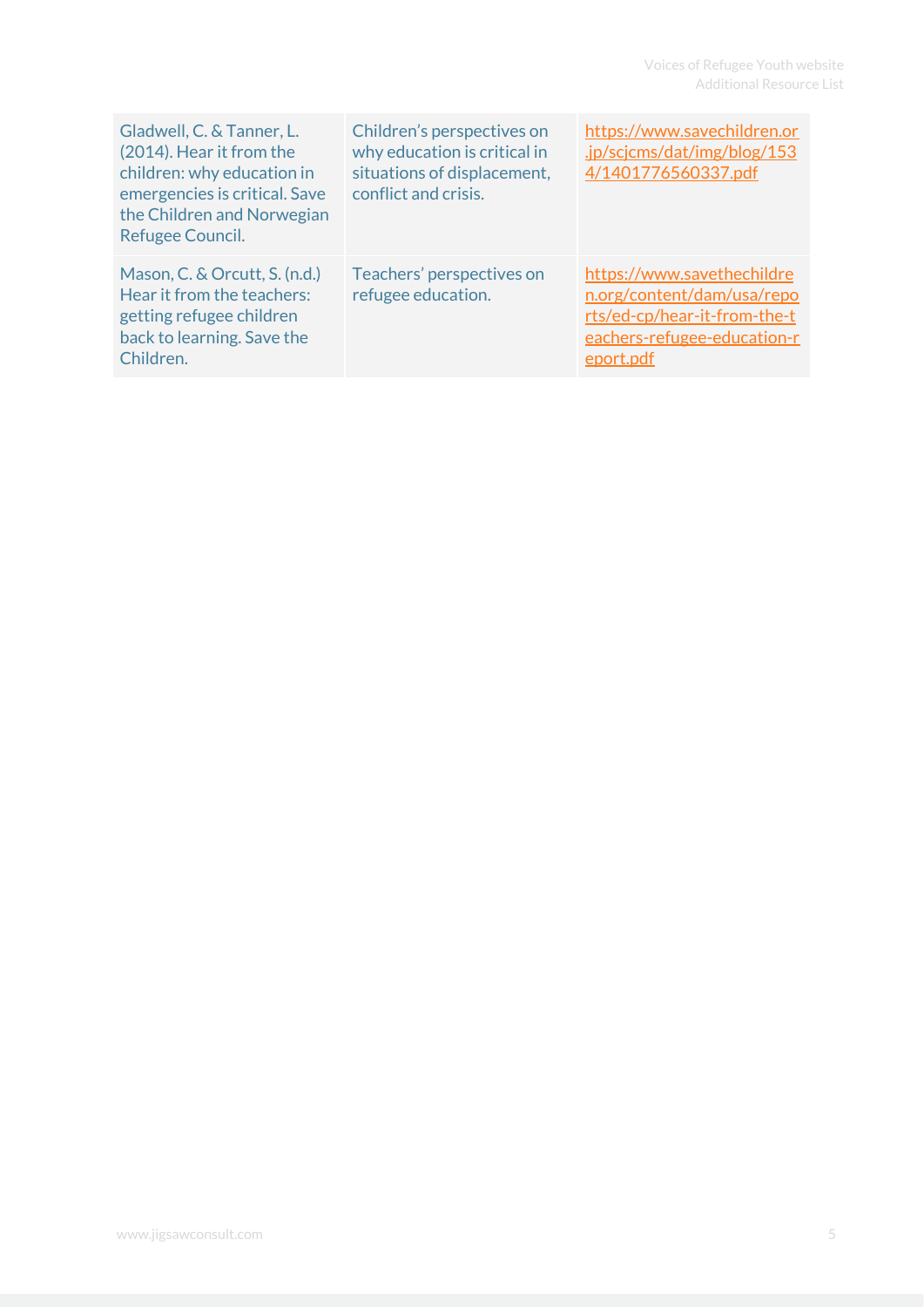### <span id="page-6-0"></span>**4. Additional readings**

#### <span id="page-6-1"></span>**4.1Refugee education**

| <b>Resource</b>                                                                                                                          | <b>Description</b>                                                                                                                                                                                                                                                                                                                                                                                                                    | <b>Link</b>                                                                                                                |
|------------------------------------------------------------------------------------------------------------------------------------------|---------------------------------------------------------------------------------------------------------------------------------------------------------------------------------------------------------------------------------------------------------------------------------------------------------------------------------------------------------------------------------------------------------------------------------------|----------------------------------------------------------------------------------------------------------------------------|
| Dryden-Petersen, S (2011),<br>'Refugee Education: A global<br>review', UNHCR.                                                            | How UNHCR defines the<br>quality of education for<br>refugees.                                                                                                                                                                                                                                                                                                                                                                        | https://www.unhcr.org/4fe3<br>17589.pdf                                                                                    |
| Crisp, J et al. (eds)<br>(2001), 'Learning for a future:<br><b>Refugee Education in</b><br><b>Developing Countries'</b><br><b>UNHCR.</b> | Key issues and best practices<br>in providing refugee<br>education in various<br>contexts                                                                                                                                                                                                                                                                                                                                             | https://www.unhcr.org/4a1d<br>5ba36.pdf                                                                                    |
| <b>UNHCR (2015) 'Secondary</b><br>education for refugee<br>adolescents', Education:<br><b>Issue Brief 6.</b>                             | Benefits of secondary for<br>refugees, barriers to access<br>and supply.                                                                                                                                                                                                                                                                                                                                                              | https://www.unhcr.org/560b<br>e1759.pdf                                                                                    |
| <b>UNHCR (2019) Refugee</b><br>Education 2030: A strategy<br>for refugee inclusion.<br><b>UNHCR.</b>                                     | <b>Overview of UNHCR's</b><br>ambitions for refugee<br>education by 2030.                                                                                                                                                                                                                                                                                                                                                             | https://www.unhcr.org/uk/p<br>ublications/education/5d65<br>1da88d7/education-2030-st<br>rategy-refugee-education.ht<br>ml |
| <b>Refugee Response Index</b>                                                                                                            | An index currently under<br>development to assess a<br>country's response to<br>refugees. Not exclusively<br>focused on education but<br>will include an education<br>component.                                                                                                                                                                                                                                                      | https://refugeeresponseinde<br>x.org/                                                                                      |
| <b>REACH (Research, Education</b><br>and Action to create Change<br>and Hope)                                                            | REACH do research on<br>education in emergencies,<br>with a focus on refugees. The<br>website contains resources<br>and information for the<br>ongoing initiative. It is led by<br>Sarah Dryden-Peterson, who<br>is the key individual<br>researching refugee<br>education in academia. The<br>key topics REACH explores<br>are: integration and<br>belonging, globalisation and<br>migration, conflict<br>transformation and quality | https://reach.gse.harvard.ed<br>$u/$                                                                                       |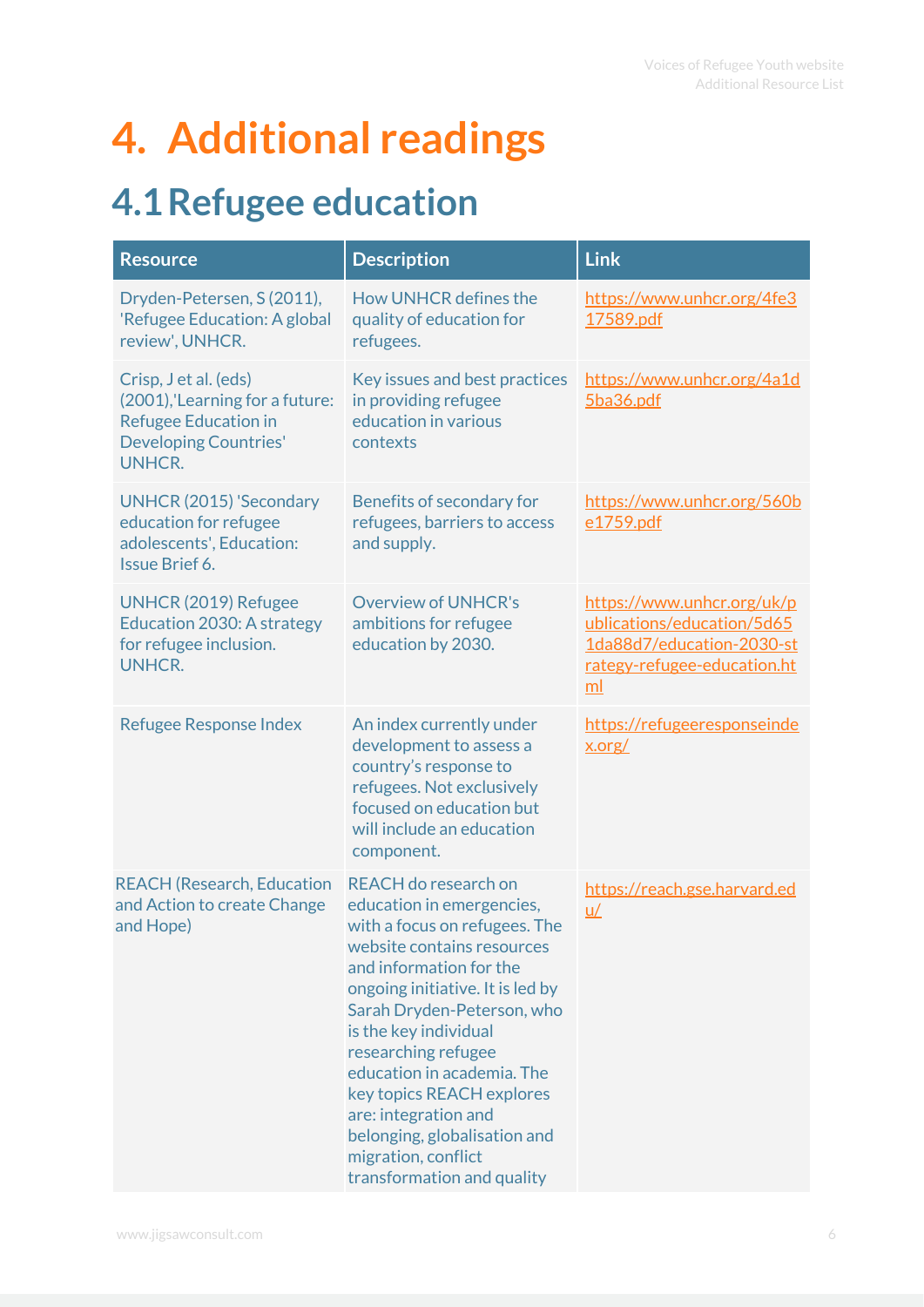education.

#### <span id="page-7-0"></span>**4.2 Education in Emergencies (EiE)**

| <b>Resource</b>                                                                                                                                         | <b>Description</b>                                                                                                                                                                                | <b>Link</b>                                                                                                                                                            |
|---------------------------------------------------------------------------------------------------------------------------------------------------------|---------------------------------------------------------------------------------------------------------------------------------------------------------------------------------------------------|------------------------------------------------------------------------------------------------------------------------------------------------------------------------|
| The World Bank: Education<br>in fragile, conflict and<br>violence contexts                                                                              | The World Bank is the<br>largest financier of<br>education in Global South<br>countries, and one of its<br>focus areas is education in<br>emergency contexts.                                     | https://www.worldbank.org/<br>en/topic/education/brief/ed<br>ucation-in-fragile-conflict-vi<br>olence-contexts                                                         |
| <b>UNESCO: Education in</b><br><b>Emergencies</b>                                                                                                       | Main page of UNESCO's<br>work on EiE with links to<br>news and publications.                                                                                                                      | https://en.unesco.org/theme<br>s/education-emergencies                                                                                                                 |
| <b>Learning Portal (UNESCO</b><br>IIEP                                                                                                                  | Lots of information on<br>learning issues, including<br>summaries of research on<br>how to improve learning,<br>tools to use data, and latest<br>news. It includes refugee<br>education research. | https://learningportal.iiep.un<br>esco.org/en                                                                                                                          |
| Burde, D et al. (2015) 'What<br>works to promote children's<br>educational access, quality of<br>learning and wellbeing in<br>crisis-affected contexts' | Literature review about<br>interventions that promote<br>educational access, quality of<br>learning, and wellbeing<br>among children who live in<br>crisis-affected areas.                        | https://assets.publishing.ser<br>vice.gov.uk/media/57a0897<br>ee5274a31e00000e0/6112<br><b>7-Education-in-Emergencies</b><br>-Rigorous-Review FINAL 20<br>15 10 26.pdf |
| Martinez, E and Van Esveld,<br><b>B</b> (2016) 'Lost Years:<br>Secondary education for<br>children in emergencies',<br>Human Rights Watch.              | Barriers to access, and<br>solutions.                                                                                                                                                             | https://www.hrw.org/news/<br>2016/12/16/lost-years-seco<br>ndary-education-children-e<br>mergencies                                                                    |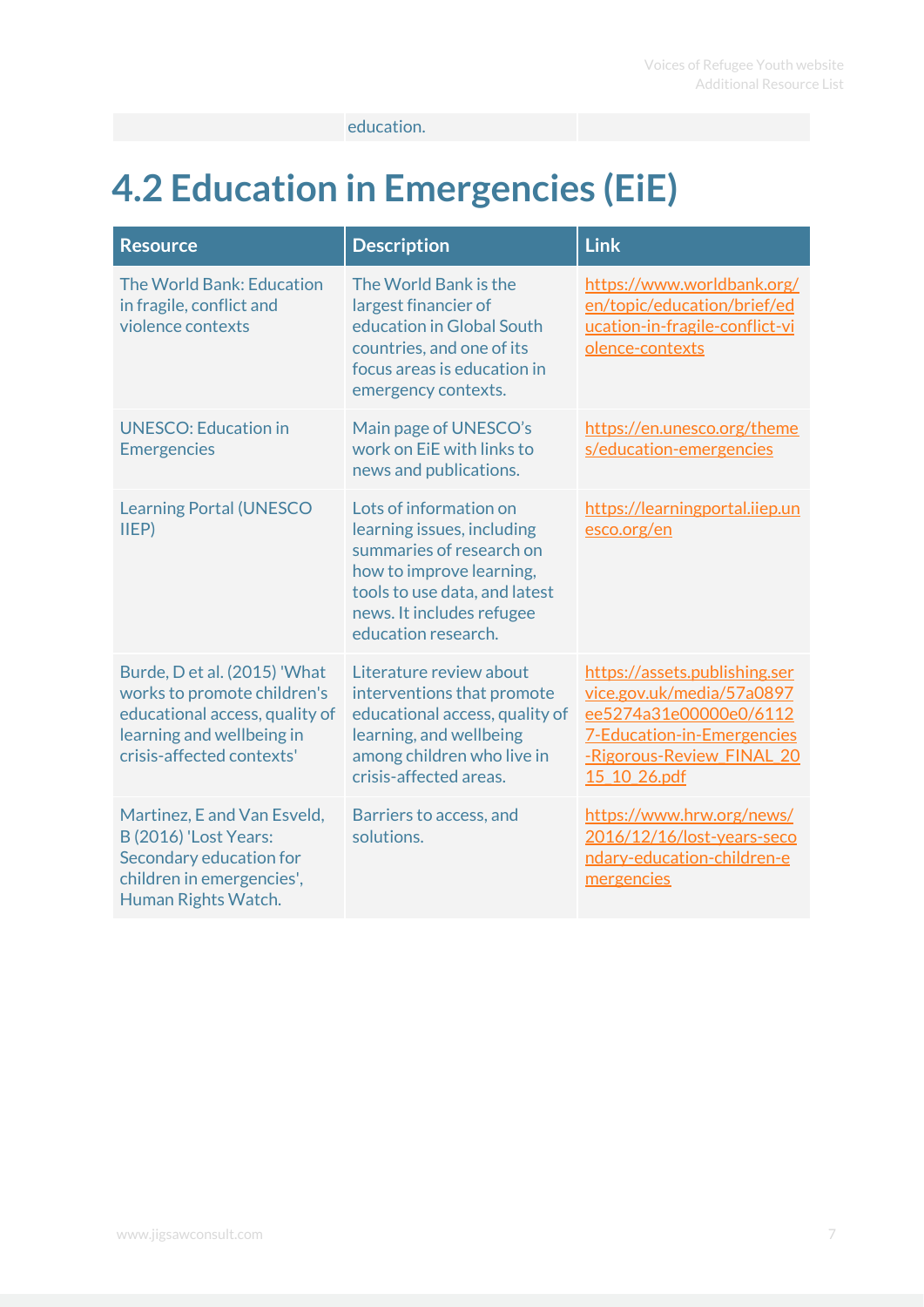# <span id="page-8-0"></span>**5. Research design**

#### <span id="page-8-1"></span>**5.1General**

| <b>Resource</b>                                                     | <b>Description</b>                                                                                                                                                                                                 | <b>Link</b>                                                                                      |
|---------------------------------------------------------------------|--------------------------------------------------------------------------------------------------------------------------------------------------------------------------------------------------------------------|--------------------------------------------------------------------------------------------------|
| University of<br>Nebraska-Lincoln: Overview<br>of research process  | Brief overview of a research<br>cycle.                                                                                                                                                                             | https://researchwriting.unl.e<br>du/overview-research-proce<br><b>SS</b>                         |
| <b>INTRAC: M&amp;E Universe</b>                                     | Comprehensive resource<br>with short, useful<br>information sheets on all<br>aspects of research, from<br>planning to data collection<br>methods to analysis.                                                      | https://www.intrac.org/proj<br>ects/the-me-universe/                                             |
| <b>OECD Development</b><br><b>Assistance Criteria (OECD</b><br>DAC) | A common set of criteria<br>used to evaluate<br>development projects.<br>Underlie a lot of evaluation<br>work. The five criteria are:<br>relevance, coherence,<br>effectiveness, efficiency and<br>impact.         | http://www.oecd.org/dac/ev<br>aluation/daccriteriaforevalu<br>atingdevelopmentassistance.<br>htm |
| <b>Washington Group Disability</b><br>Questions                     | Sets of questions to assess if<br>a survey respondent has a<br>disability. This is the industry<br>standard of assessing<br>whether someone has a<br>disability and facilitates<br>comparison between<br>contexts. | https://www.washingtongro<br>up-disability.com/                                                  |
| Tools4dev                                                           | Useful 'how-to' site with<br>templates and guides on key<br>ideas and skills for<br>development work.                                                                                                              | http://www.tools4dev.org/                                                                        |
| <b>Bond Evidence Principles</b>                                     | Principles and checklist to<br>assess and improve the<br>quality of evidence in<br>different documents. Useful<br>to review work.                                                                                  | https://www.bond.org.uk/re<br>sources/evidence-principles                                        |
| Methodspace                                                         | A forum to connect the<br>research community. Helpful                                                                                                                                                              | https://www.methodspace.c<br>om/                                                                 |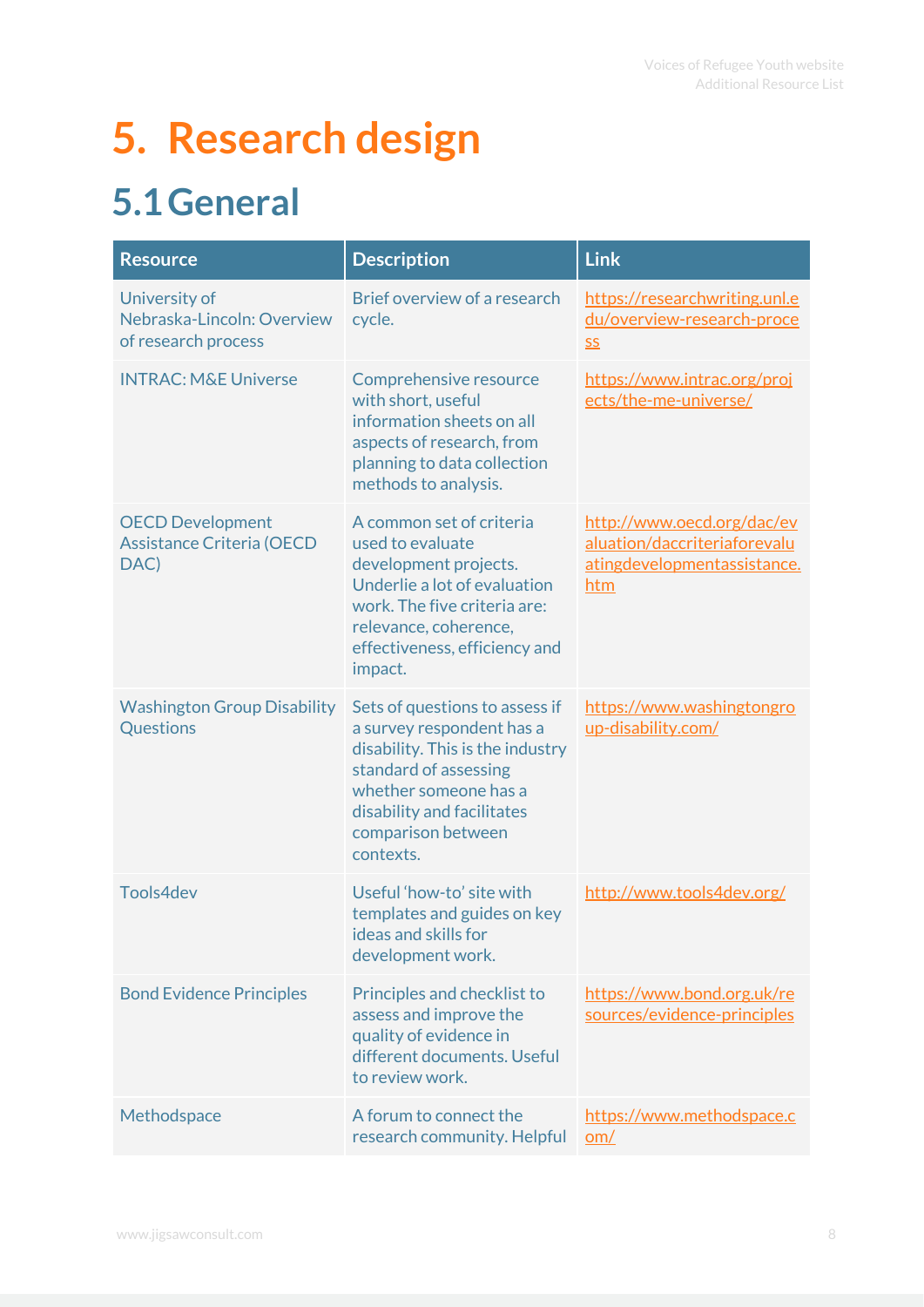|                          | blog posts on all the different<br>aspects of research.                                                                                                        |                                         |
|--------------------------|----------------------------------------------------------------------------------------------------------------------------------------------------------------|-----------------------------------------|
| <b>Better Evaluation</b> | Though there are many<br>resources directed to project<br>evaluation, many resources<br>are also applicable for<br>research more generally e.g.<br>approaches. | https://www.betterevaluatio<br>n.org/en |

#### <span id="page-9-0"></span>**5.2 Methodologies**

| <b>Resource</b>                                                                                                                                                       | <b>Description</b>                                                                                                                                                                                                         | <b>Link</b>                                                                                                                                                                 |
|-----------------------------------------------------------------------------------------------------------------------------------------------------------------------|----------------------------------------------------------------------------------------------------------------------------------------------------------------------------------------------------------------------------|-----------------------------------------------------------------------------------------------------------------------------------------------------------------------------|
| <b>3ie International Initiative</b><br>for Impact Evaluation                                                                                                          | Video lecture series on<br>impact evaluations in<br>different sectors, including<br>education. Also discusses<br>theory of change and using<br>evidence to inform policy.                                                  | https://www.3ieimpact.org/r<br>esources/video-lecture-serie<br>$\overline{S}$                                                                                               |
| Maxwell, J.A. (2012)<br>'Conceptual Framework:<br>What do you think is going<br>on?' in Qualitative Research<br>Design. Sage Publications.                            | Describes why 'the<br>conceptual framework of<br>your study-the system of<br>concepts, assumptions,<br>expectations, beliefs, and<br>theories that supports and<br>informs your research-is a<br>key part of your design'. | https://www.sagepub.com/si<br>tes/default/files/upm-binari<br>es/48274 ch 3.pdf                                                                                             |
| Cresswell, J, Plano Clark, V<br>(2017) Designing and<br><b>Conducting Mixed Methods</b><br>Research<br><b>Third Edition (International</b><br><b>Student Edition)</b> | Chapter one - an overview of<br>what mixed methods<br>research is, the types of<br>mixed methods, and the<br>process of mixed methods.<br>Chapter three - choosing a<br>mixed methods research<br>design.                  | https://www.sagepub.com/si<br>tes/default/files/upm-binari<br>es/10981 Chapter 1.pdf<br>https://www.sagepub.com/si<br>tes/default/files/upm-binari<br>es/35066 Chapter3.pdf |

#### <span id="page-9-1"></span>**5.3 Sampling**

| Resource                           | <b>Description</b>           | Link                         |
|------------------------------------|------------------------------|------------------------------|
| University of Connecticut:         | Useful introduction to       | https://researchbasics.educa |
| <b>Educational Research Basics</b> | different types of sampling. | $tion.uconn.edu/sampling/\#$ |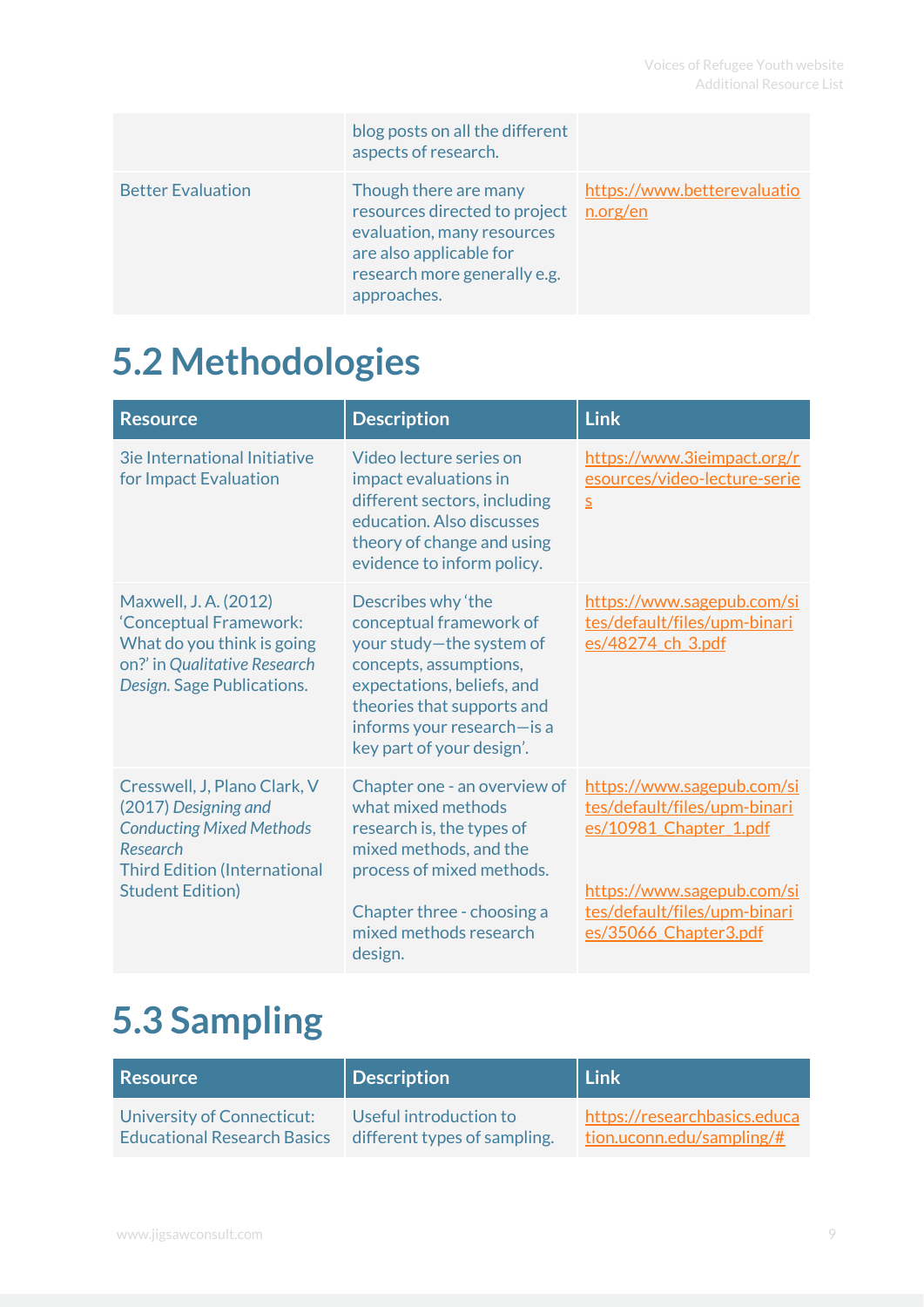| E-valuate app                           | Has three different<br>calculators: effect size,<br>power and minimal<br>detectable effect. Useful to<br>estimate the key variables<br>for research. | Android:<br>https://play.google.com/stor<br>e/apps/details?id=associates<br>.foresight.evaluate<br>IOS:<br>https://apps.apple.com/ro/a<br>pp/e-valuate/id1254474751<br>$?$ = ro |
|-----------------------------------------|------------------------------------------------------------------------------------------------------------------------------------------------------|---------------------------------------------------------------------------------------------------------------------------------------------------------------------------------|
| SurveyMonkey: Sample size<br>calculator | A basic sample size<br>calculator and explanation of<br>sample sizes.                                                                                | https://www.surveymonkey.<br>co.uk/mp/sample-size-calcul<br>ator/                                                                                                               |

#### <span id="page-10-0"></span>**5.4 Data collection**

| <b>Resource</b>                                  | <b>Description</b>                                                                                                                                                                                        | <b>Link</b>                             |
|--------------------------------------------------|-----------------------------------------------------------------------------------------------------------------------------------------------------------------------------------------------------------|-----------------------------------------|
| KoBoToolbox                                      | Free data collection<br>software for use in<br>humanitarian situations.<br>Data can be collected using a<br>computer, or via the<br>KoBoCollect app on Android<br>devices.                                | https://www.kobotoolbox.or<br>g/        |
| <b>Google Forms</b>                              | A simple, free survey<br>platform, useful if you expect<br>participants to fill out a<br>survey themselves rather<br>than being filled in by<br>enumerators (for<br>enumerator led surveys, use<br>KoBo). | https://www.google.com/for<br>ms/about/ |
| Humanitarian Data<br><b>Exchange</b>             | Searchable database of<br>thousands of datasets on<br>humanitarian issues,<br>including education in<br>emergencies.                                                                                      | https://data.humdata.org/               |
| Otter                                            | An automated transcription<br>service, useful if recording<br>interviews/focus groups.                                                                                                                    | https://otter.ai/                       |
| <b>UNESCO Institute for</b><br><b>Statistics</b> | Provides data for<br><b>Sustainable Development</b><br>Goals, in particular SDG4 on<br>education.                                                                                                         | http://uis.unesco.org/en/ho<br>me       |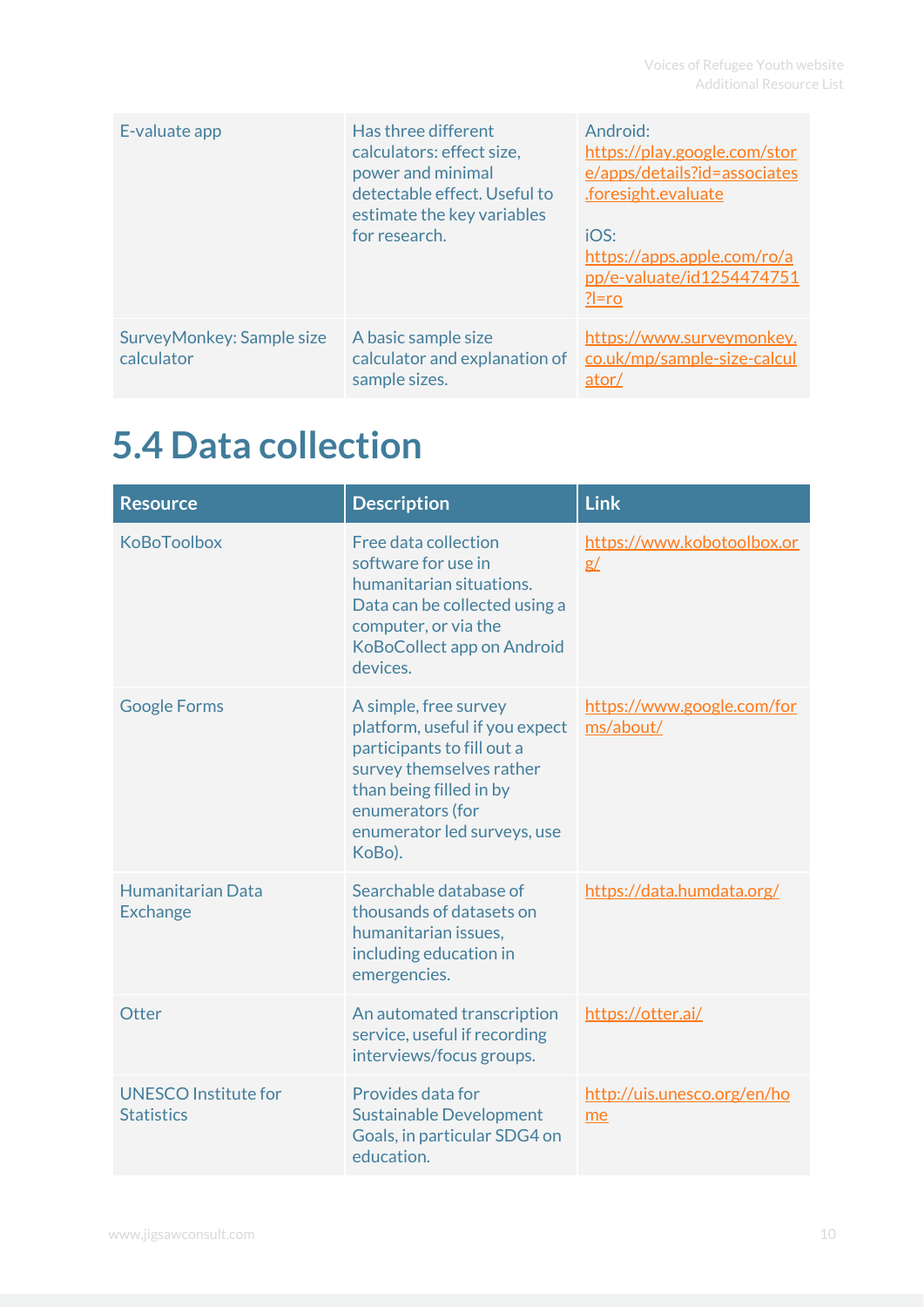| <b>World Inequality Database</b><br>on Education | From the website: highlights<br>the powerful influence of<br>circumstances, such as<br>wealth, gender, ethnicity and<br>location, over which people<br>have little control but which<br>play an important role in<br>shaping their opportunities<br>for education and life. It<br>draws attention to<br>unacceptable levels of<br>education inequality across<br>countries and between<br>groups within countries, with<br>the aim of helping to inform<br>policy design and public<br>debate.<br>Note that it does not<br>disaggregate based on<br>refugee status. | https://www.education-ineq<br>ualities.org/ |
|--------------------------------------------------|---------------------------------------------------------------------------------------------------------------------------------------------------------------------------------------------------------------------------------------------------------------------------------------------------------------------------------------------------------------------------------------------------------------------------------------------------------------------------------------------------------------------------------------------------------------------|---------------------------------------------|
|--------------------------------------------------|---------------------------------------------------------------------------------------------------------------------------------------------------------------------------------------------------------------------------------------------------------------------------------------------------------------------------------------------------------------------------------------------------------------------------------------------------------------------------------------------------------------------------------------------------------------------|---------------------------------------------|

#### <span id="page-11-0"></span>**5.5 Data cleaning**

| <b>Resource</b>                                                      | <b>Description</b>                                                                                                                                                                                                                                                                            | <b>Link</b>                                                                                                                                                            |
|----------------------------------------------------------------------|-----------------------------------------------------------------------------------------------------------------------------------------------------------------------------------------------------------------------------------------------------------------------------------------------|------------------------------------------------------------------------------------------------------------------------------------------------------------------------|
| Atlan ebook 'The Ultimate<br><b>Guide to Basic Data</b><br>Cleaning' | A free ebook with<br>comprehensive, step by step<br>instructions on data<br>cleaning. Note that the book<br>makes reference to Atlan<br>products - these can be<br>ignored if not used for data<br>collection. You need to enter<br>your contact details to be<br>able to download the ebook. | https://humansofdata.atlan.c<br>om/2017/08/ebook-guide-b<br>asic-data-cleaning/                                                                                        |
| Microsoft: Top ten ways to<br>clean your data                        | Details of how to clean your<br>data in Excel with links to<br>formulas that can be used.                                                                                                                                                                                                     | https://support.microsoft.co<br>m/en-us/office/top-ten-ways<br>-to-clean-your-data-2844b6<br>20-677c-47a7-ac3e-c2e157<br>d1db19?ui=en-us&rs=en-us<br><u>&amp;ad=us</u> |
| Towards data science: The<br>ultimate guide to data<br>cleaning      | A useful 'how-to', using more<br>technical language than the<br>Atlan ebook.                                                                                                                                                                                                                  | https://towardsdatascience.<br>com/the-ultimate-guide-to-d<br>ata-cleaning-3969843991d4                                                                                |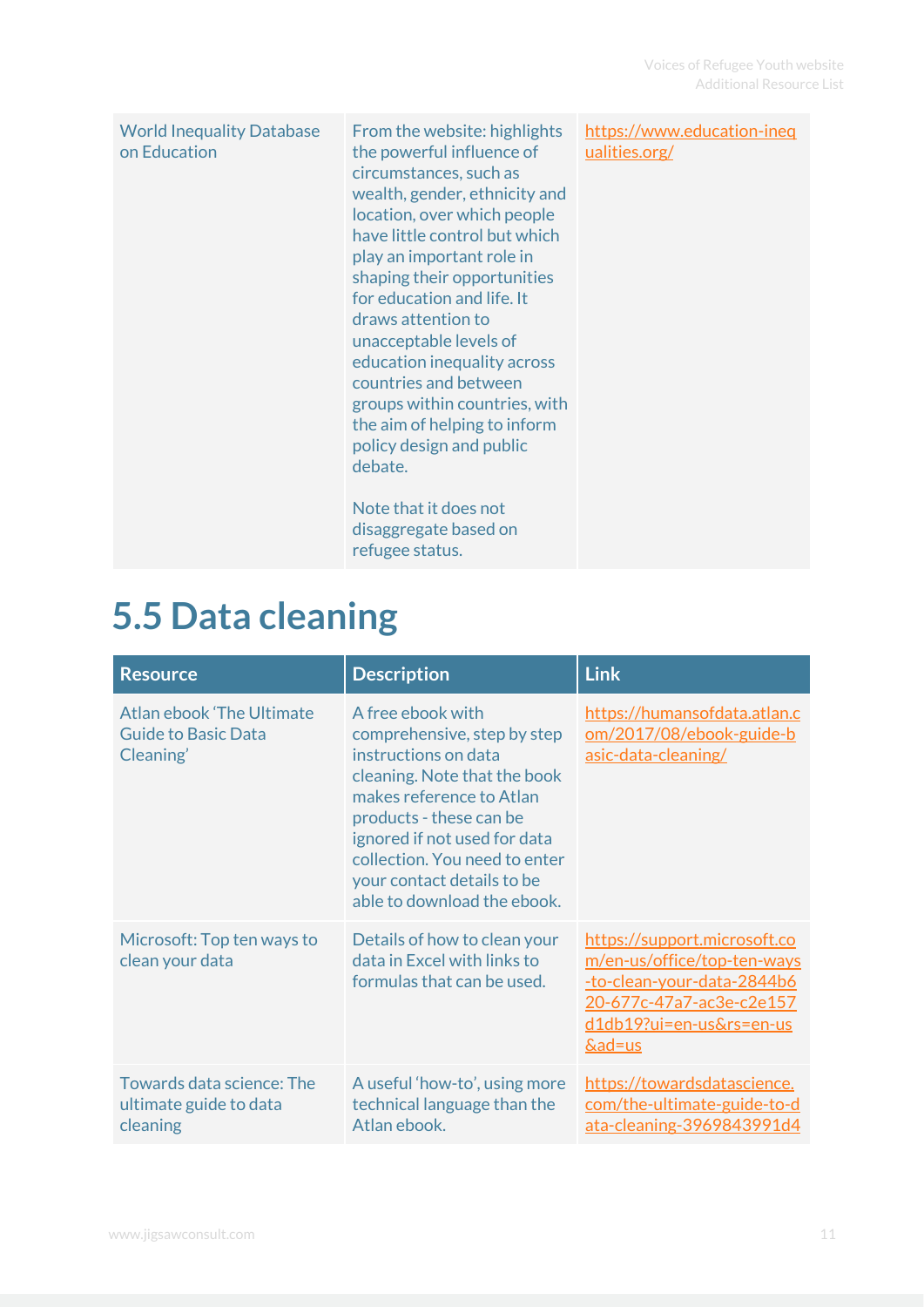#### <span id="page-12-0"></span>**5.6 Data analysis**

| <b>Resource</b>                                                                                                              | <b>Description</b>                                                                                                                                                                            | <b>Link</b>                                                                                                         |
|------------------------------------------------------------------------------------------------------------------------------|-----------------------------------------------------------------------------------------------------------------------------------------------------------------------------------------------|---------------------------------------------------------------------------------------------------------------------|
| Guyan, K (2018) Qualitative<br>Research Analysis: A Guide for<br><b>University and College</b><br>Practitioners. Advance HE. | Guidance on how to analyse<br>qualitative data for small and<br>medium-scale research<br>projects.                                                                                            | http://www.ecu.ac.uk/wp-co<br>ntent/uploads/2018/12/Res<br>earch-Data-briefing-6-Analy<br>sing-Qualitative-Data.pdf |
| <b>Khan Academy: Statistics</b><br>and probability.                                                                          | Free lessons on statistical<br>concepts useful for data<br>analysis e.g. describing data<br>using mean, mode, median,<br>and inferential statistics.<br>Also includes modules on<br>sampling. | https://www.khanacademy.o<br>rg/math/statistics-probabilit<br>$\overline{Y}$                                        |
| <b>Exceljet</b>                                                                                                              | Comprehensive website with<br>worked examples of<br>functions in Excel. Often has<br>more detail than Microsoft's<br>own resources.                                                           | https://exceljet.net/                                                                                               |
| <b>Google Sheets</b>                                                                                                         | A free alternative to<br>Microsoft Excel, with many<br>of the same features and<br>functionality for quantitative<br>data analysis. Allows for<br>collaborative working.                      | https://www.google.co.uk/sh<br>eets/about/                                                                          |
| <b>Taguette</b>                                                                                                              | Free, open-source tool which<br>allows you to do basic coding<br>of qualitative data.                                                                                                         | https://www.taguette.org/                                                                                           |
| R                                                                                                                            | Free, open-source statistical<br>software package, similar to<br>SPSS and Stata. Has a steep<br>learning curve - see free<br>online courses offered by<br>Coursera and edX to learn<br>more.  | https://www.r-project.org/                                                                                          |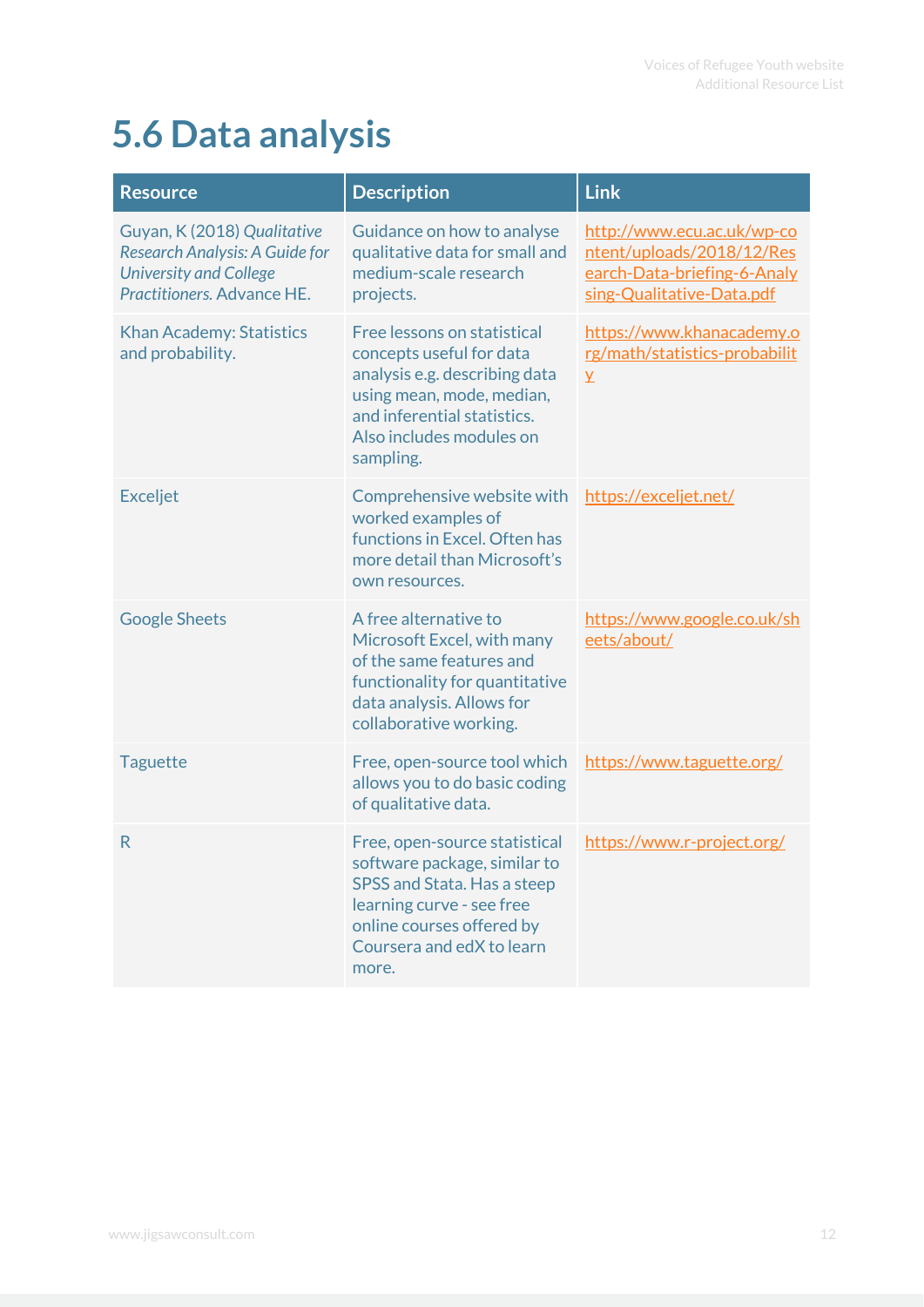### <span id="page-13-0"></span>**6. Working with young people as researchers**

| <b>Resource</b>                                                                                                                                                                                                                                          | <b>Description</b>                                                                                                                          | <b>Link</b>                                                                                                                                                                 |
|----------------------------------------------------------------------------------------------------------------------------------------------------------------------------------------------------------------------------------------------------------|---------------------------------------------------------------------------------------------------------------------------------------------|-----------------------------------------------------------------------------------------------------------------------------------------------------------------------------|
| Dag, V (2020) Reflective<br>Practice and the<br><b>Contribution of Refugee</b><br>Researchers, Oxford<br><b>Monitor of Forced Migration</b><br>8:2.                                                                                                      | First-hand reflection from a<br>refugee-researcher doing<br>research with refugees.<br>Speaks a lot about<br>positionality and reflexivity. | https://www.oxforcedmigrat<br>ion.com/post/reflective-prac<br>tice-and-the-contribution-of<br>-refugee-researchers                                                          |
| London, J K et al. (2003)<br>'Youth-Led Research and<br><b>Evaluation: Tools for Youth,</b><br>Organizational, and<br><b>Community Development'</b><br><b>New Directions for</b><br>Evaluation, 98 (Summer):<br>$33 - 45.$                               | Approach and benefits to<br>working with youth<br>researchers.                                                                              | https://dmlcommons.net/wp<br>-content/uploads/2015/04/L<br>ondonZimmErb NewDirecti<br>ons 2003.pdf                                                                          |
| Clark, J (2004) 'Participatory<br>research with children and<br>young people: philosophy,<br>possibilities and perils',<br><b>School of Education,</b><br><b>Communication and</b><br>Language Sciences,<br><b>University of Newcastle</b><br>Upon Tyne. | Literature review of what to<br>consider when involving<br>children and young people in<br>research, and examples of<br>good practice.      | https://www.researchgate.n<br>et/publication/233341556<br>Participatory research with<br>children and young people<br>philosophy possibilitiesand<br>perils                 |
| Schäfer, N and Yarwood, R<br>(2008) 'Involving young<br>people as researchers:<br>uncovering multiple power<br>relations among youth'<br>Children's Geographies, 6(2):<br>121-135                                                                        | <b>Accounting for power</b><br>relations amongst youth<br>themselves when using<br>youth researchers.                                       | https://ore.exeter.ac.uk/rep<br>ository/bitstream/handle/10<br>036/49333/Involving%20yo<br>ung%20people%20as%20re<br>searchers.pdf?sequence=1&<br>origin=publication detail |
| Bradbury-Jones, C and<br>Taylor, J (2015) 'Engaging<br>with children as<br>co-researchers: challenges,<br>counterchallenges and<br>solutions' International<br><b>Journal of Social Research</b><br>Methodology, 18(2)                                   | Literature review on the<br>challenges and<br>counter-challenges of<br>working with children as<br>researchers.                             | https://www.research.ed.ac.<br>uk/portal/files/14219275/T<br>aylor 2013 Engaging with c<br>hildren as co researchers.d<br>ocx.pdf                                           |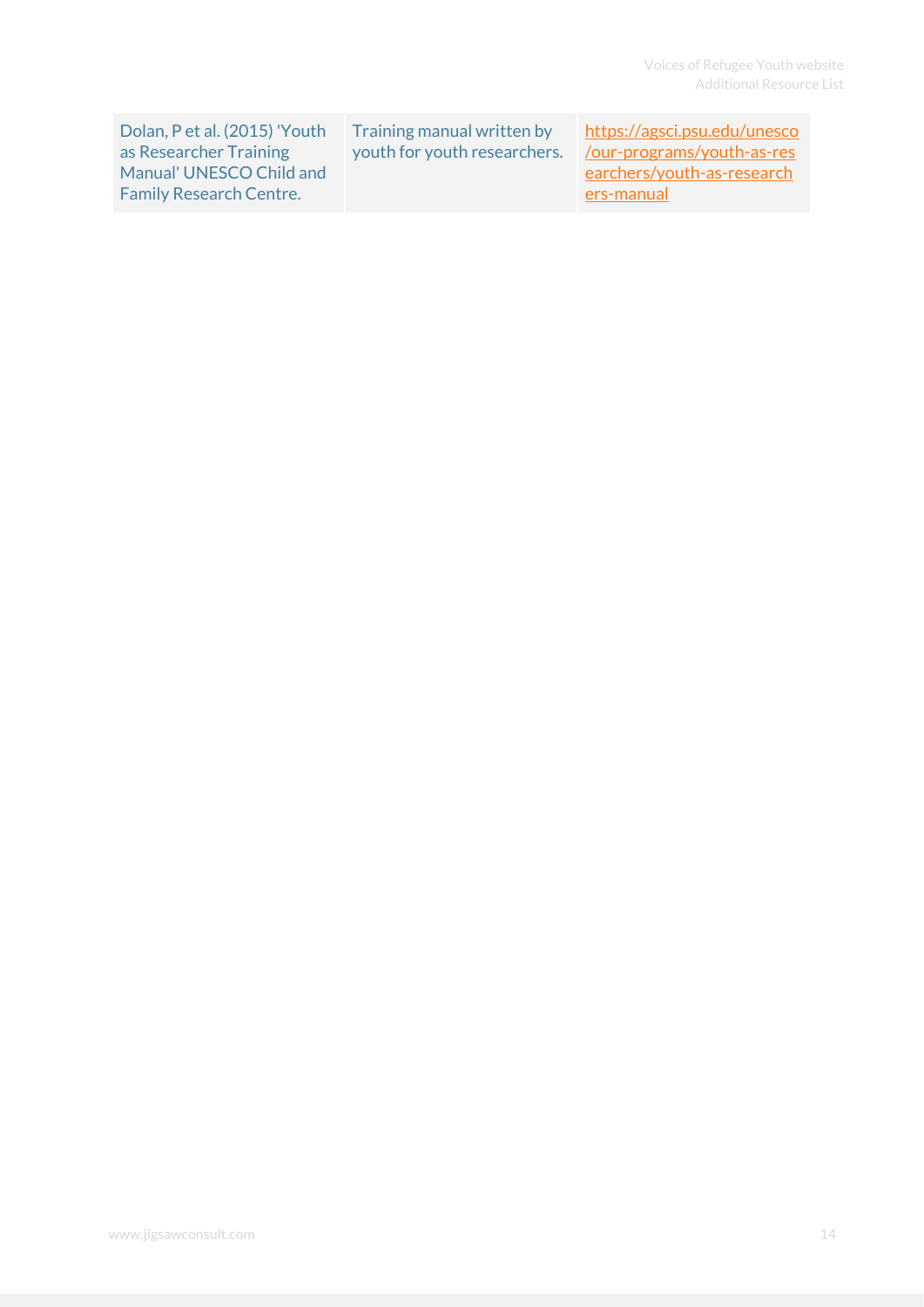# <span id="page-15-0"></span>**7. Research dissemination and advocacy**

#### <span id="page-15-1"></span>**7.1 Dissemination**

| <b>Resource</b>                                                                                                                                                         | <b>Description</b>                                                                                                                                                                                       | <b>Link</b>                                                                                                     |
|-------------------------------------------------------------------------------------------------------------------------------------------------------------------------|----------------------------------------------------------------------------------------------------------------------------------------------------------------------------------------------------------|-----------------------------------------------------------------------------------------------------------------|
| Hovland (2005) Successful<br><b>Communication: A Toolkit</b><br>for Researchers and Civil<br><b>Society Organisations.</b><br><b>Overseas Development</b><br>Institute. | A guide for civil society<br>organisations and<br>researchers on<br>communicating findings of<br>their research.                                                                                         | https://www.odi.org/sites/o<br>di.org.uk/files/odi-assets/pu<br>blications-opinion-files/192.<br>pdf            |
| Cassidy, C (2013) Is it time to<br>ban the word dissemination?<br>LSE.                                                                                                  | A blog from London School<br>of Economics (LSE) pointing<br>out how the word<br>'dissemination' does not<br>always support a nuanced,<br>two-way process necessary<br>for research to have an<br>impact. | https://blogs.lse.ac.uk/impac<br>tofsocialsciences/2013/08/1<br>9/is-it-time-to-ban-the-term<br>-dissemination/ |
| IIED (2011) Making<br>communication count: a<br><b>Strategic Communications</b><br>Framework.                                                                           | A briefing discussing the<br>importance of being<br>strategic in the way research<br>findings are communicated.                                                                                          | https://pubs.iied.org/pdfs/17<br>096IIED.pdf                                                                    |
| Tilley, H, Shaxson, L, Young,<br>J, Rea, J, Ball, L (2017) 10<br>things to know about how to<br>influence policy with<br>research. Overseas<br>Development Institute.   | 10 important considerations<br>to successfully influence<br>with policy with research.                                                                                                                   | https://www.odi.org/sites/o<br>di.org.uk/files/odi-assets/pu<br>blications-opinion-files/594.<br>pdf            |

#### <span id="page-15-2"></span>**7.2 Advocacy**

| <b>Resource</b>                                                                                                  | <b>Description</b>                                                                   | Link                                                                        |
|------------------------------------------------------------------------------------------------------------------|--------------------------------------------------------------------------------------|-----------------------------------------------------------------------------|
| Plan International (2014) An<br><b>Advocacy Toolkit: The</b><br><b>Education We Want, Plan</b><br>International. | A toolkit for anyone looking<br>to carry out advocacy, with a<br>focus on education. | https://plan-international.or<br>g/publications/advocacy-too<br><b>Ikit</b> |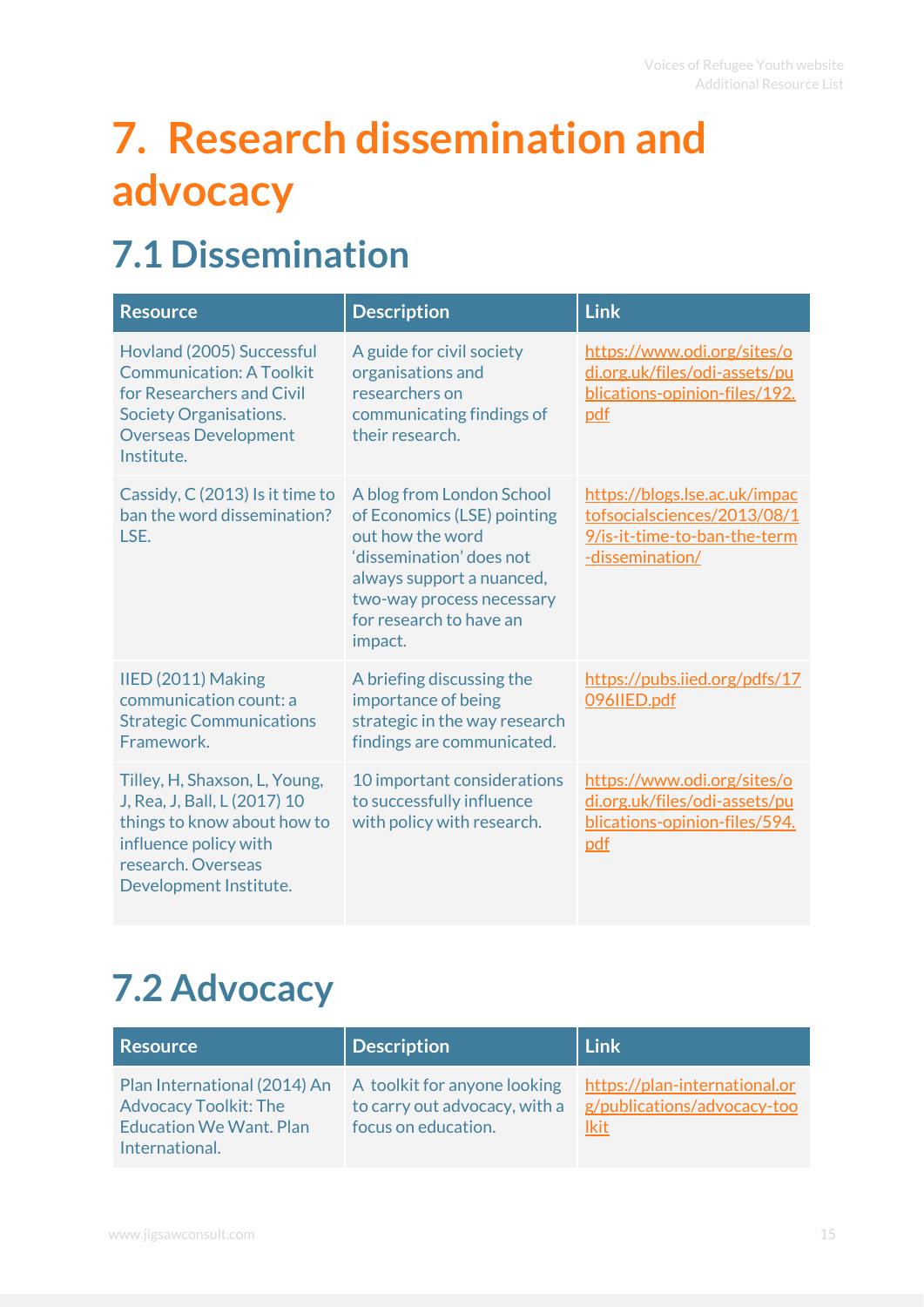| Unicef UK (2019) Youth<br>Advocacy Toolkit. Unicef UK.                                                                                                                                                              | A toolkit aiming to equip<br>young people with skills and<br>knowledge to help them<br>start their own advocacy<br>campaign on children's rights<br>issues. | https://www.unicef.org.uk/w<br>p-content/uploads/2019/03<br><b>Youth-Advocacy-Toolkit.pd</b><br>f                     |
|---------------------------------------------------------------------------------------------------------------------------------------------------------------------------------------------------------------------|-------------------------------------------------------------------------------------------------------------------------------------------------------------|-----------------------------------------------------------------------------------------------------------------------|
| Pittore, K, te Lintelo, DJH,<br>Georgalakis, J and Mikindo,<br>T (2017) Choosing between<br><b>Research Rigour or Support</b><br>for Advocacy Movements, a<br><b>False Dichotomy? IDS</b><br><b>Bulletin, 47(6)</b> | An article exploring how<br>research can influence policy<br>and advocacy, and possible<br>tensions to consider.                                            | https://bulletin.ids.ac.uk/ind<br>ex.php/idsbo/article/view/2<br>833/ONLINE%20ARTICLE                                 |
| Young, E and Quinn, L (2012)<br><b>Making Research Evidence</b><br>Matter: A guide to policy<br>advocacy in transition<br>countries. Open Society<br>Foundations.                                                   | A guide/manual on effective<br>policy advocacy that is firmly<br>grounded in evidence and<br>expert analysis and<br>experience.                             | https://advocacyguide.icpoli<br>cyadvocacy.org/sites/icpa-b<br>ook.local/files/Policy Advoc<br>acy Guidebook 2012.pdf |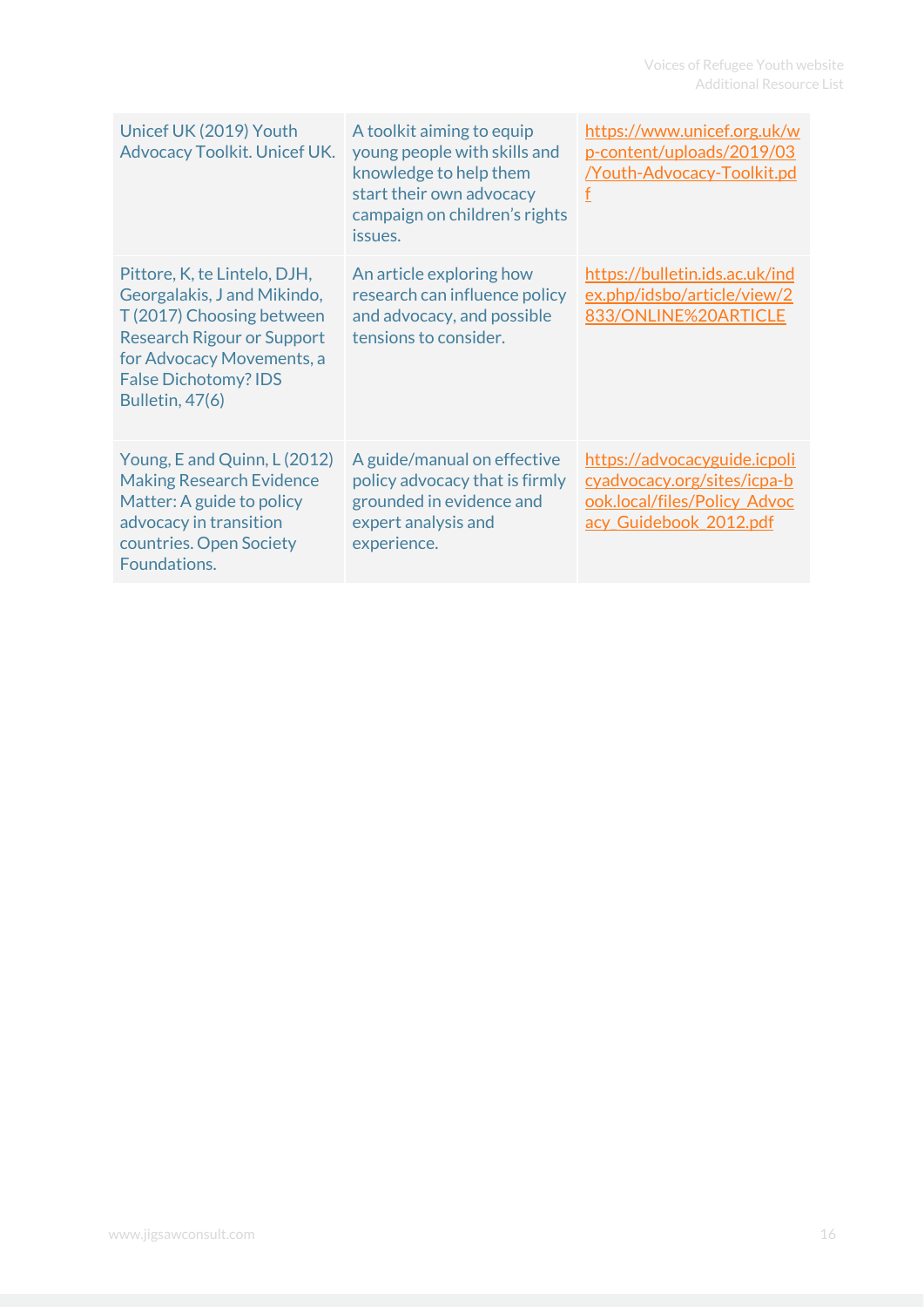# <span id="page-17-0"></span>**8. Ethics and safeguarding**

| <b>Resource</b>                                                                                                                                                                                                          | <b>Description</b>                                                                                                                                                                          | <b>Link</b>                                                                                                     |
|--------------------------------------------------------------------------------------------------------------------------------------------------------------------------------------------------------------------------|---------------------------------------------------------------------------------------------------------------------------------------------------------------------------------------------|-----------------------------------------------------------------------------------------------------------------|
| <b>The Belmont Report</b>                                                                                                                                                                                                | <b>Ethical principles and</b><br>guidelines for research.<br>Forms the basis of ethics<br>frameworks and<br>assessments for research.                                                       | https://videocast.nih.gov/pdf<br><b>/ohrp appendix belmont re</b><br>port vol 2.pdf                             |
| <b>TRUST Project</b>                                                                                                                                                                                                     | An EU project to achieve<br>equity in international<br>research. Includes a Global<br>Code of Conduct.                                                                                      | http://trust-project.eu/<br>https://www.globalcodeofco<br>nduct.org/                                            |
| Fox, A. et al. (2020)<br>Ethics-in-practice in fragile<br>contexts: Research in<br>education for displaced<br>persons, refugees and<br>asylum seekers, British<br><b>Educational Research Journal.</b><br>46 (4) 829-847 | Three accounts by<br>researchers exploring<br>ethics-in-practice in fragile<br>contexts.                                                                                                    | https://bera-journals.onlineli<br>brary.wiley.com/doi/full/10.<br>1002/berj.3618                                |
| Clark-Kazak, C. (2019)<br><b>Developing Ethical</b><br>Guidelines for Research.<br><b>Forced Migration Review, 61</b><br>(June 2019).                                                                                    | Lessons learned and a code<br>of ethics from a partnership<br>to develop ethical<br>considerations for research<br>with refugees.                                                           | https://www.fmreview.org/e<br>thics/clarkkazak                                                                  |
| <b>Ethical Research Involving</b><br>Children                                                                                                                                                                            | Contains some good<br>information and resources<br>on ethics of research with<br>children. It also contains a<br>recently started blog series<br>which could be an interesting<br>resource. | https://childethics.com                                                                                         |
| <b>RSN: Research ethics</b><br>framework                                                                                                                                                                                 | An example of a research<br>framework with a particular<br>emphasis on refugees.                                                                                                            | https://hubble-live-assets.s3.<br>amazonaws.com/rsn/attach<br>ment/file/12/Research Ethic<br>s Framework 1 .pdf |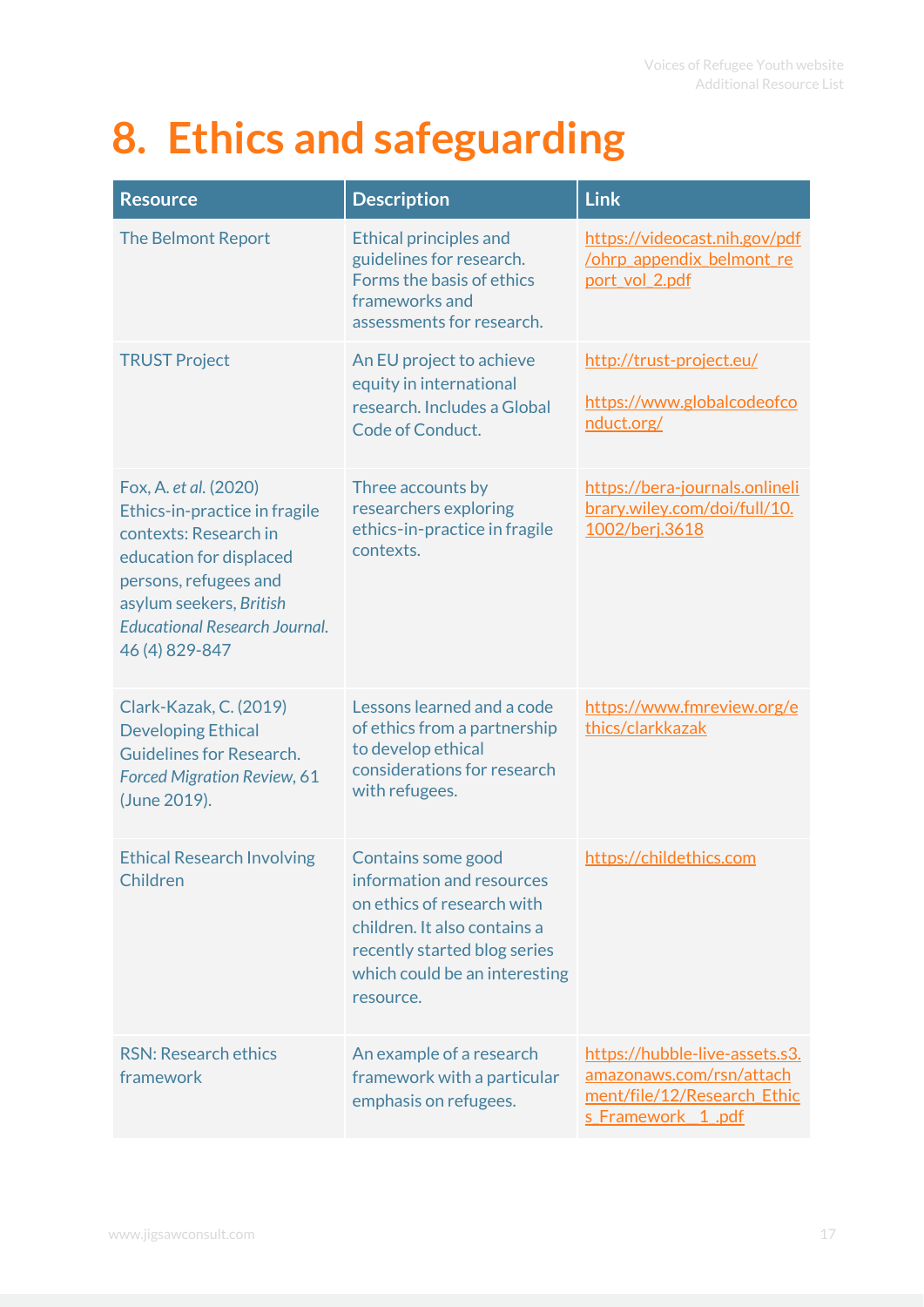| Safeguarding Children in<br><b>Research Contexts</b>                  | Detailed document outlining<br>how to plan research with<br>children, responsibilities,<br>definitions and identifying<br>safeguarding concerns.                            | Document available through<br>the following link:<br>https://libguides.shu.ac.uk/r<br>emote-research/data-collect<br><b>ION</b> |
|-----------------------------------------------------------------------|-----------------------------------------------------------------------------------------------------------------------------------------------------------------------------|---------------------------------------------------------------------------------------------------------------------------------|
| NSPCC: Research with<br>children: ethics, safety and<br>avoiding harm | Information about how to<br>manage the risk of harm to<br>participants, how to obtain<br>informed consent, and what<br>to do if you suspect a child is<br>at risk of abuse. | https://learning.nspcc.org.uk<br>/research-resources/briefing<br>s/research-with-children-eth<br>ics-safety-avoiding-harm       |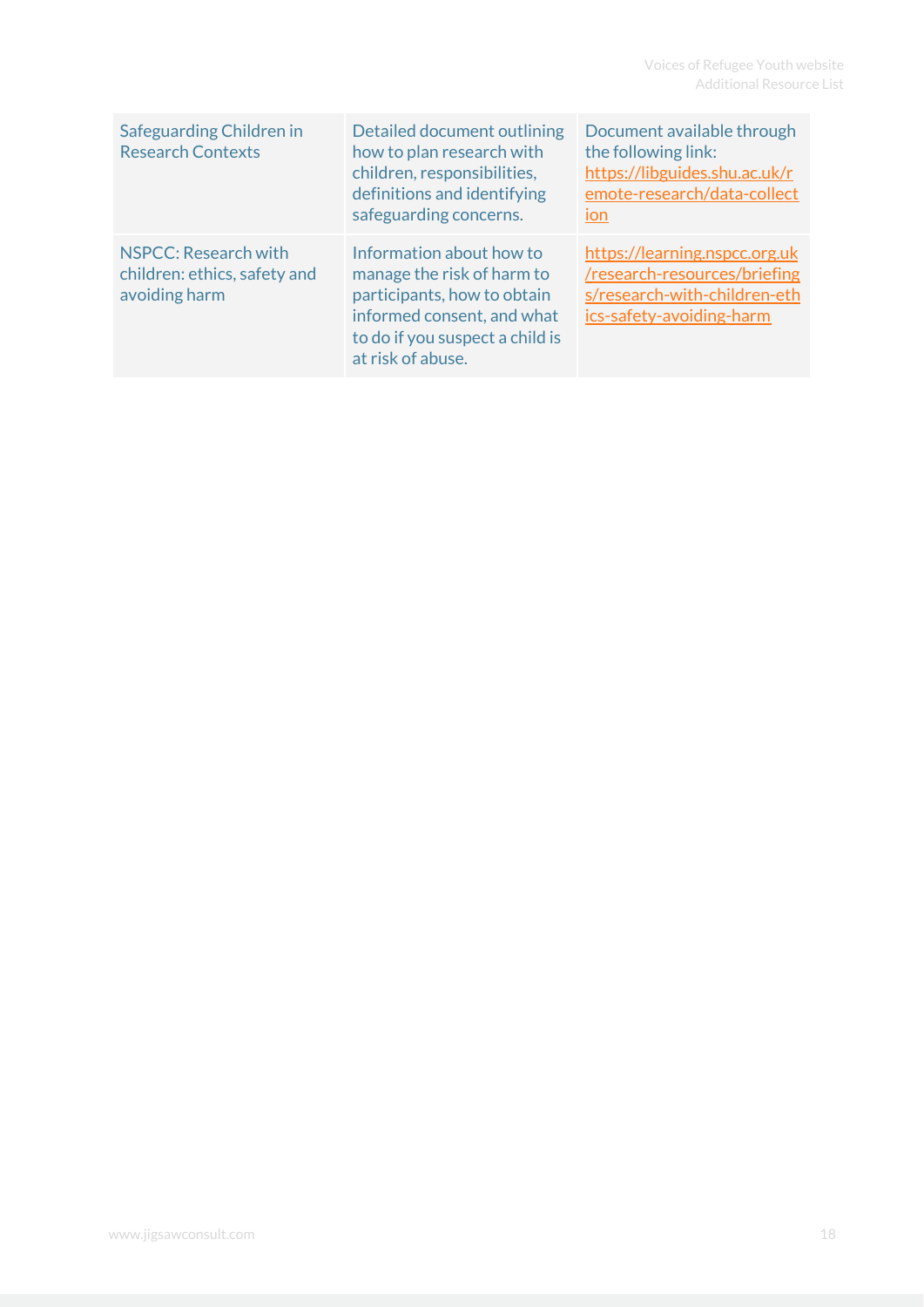# <span id="page-19-0"></span>**9. Social media**

| Name of person/organisation                    | Link / handle                                           |
|------------------------------------------------|---------------------------------------------------------|
| <b>UNHCR Education</b>                         | https://twitter.com/UNHCR Education<br>@UNHCR Education |
| The New Humanitarian                           | https://twitter.com/newhumanitarian<br>@newhumanitarian |
| <b>Kiron</b>                                   | https://twitter.com/KironEducation<br>@KironEducation   |
| <b>EdTech Hub</b>                              | https://twitter.com/GlobalEdTechHub<br>@GlobalEdTechHub |
| <b>Jigsaw Consult</b>                          | https://twitter.com/wearejigsaw<br>@wearejigsaw         |
| <b>Refugee Support Network</b>                 | https://twitter.com/Refugee Support<br>@Refugee Support |
| <b>Tertiary Refugee Student Network</b>        | https://twitter.com/StudentRefugee<br>@StudentRefugee   |
| <b>UN Youth Envoy</b>                          | https://twitter.com/UNYouthEnvoy<br>@UNYouthEnvoy       |
| <b>Connected Learning in Crisis Consortium</b> | https://twitter.com/CLCConsortium<br>@CLCConsortium     |
| <b>Techfugees</b>                              | https://twitter.com/Techfugees<br>@Techfugees           |
| Refugee & Migrant Education Network            | https://twitter.com/RefugeeEdu<br>@RefugeeEdu           |